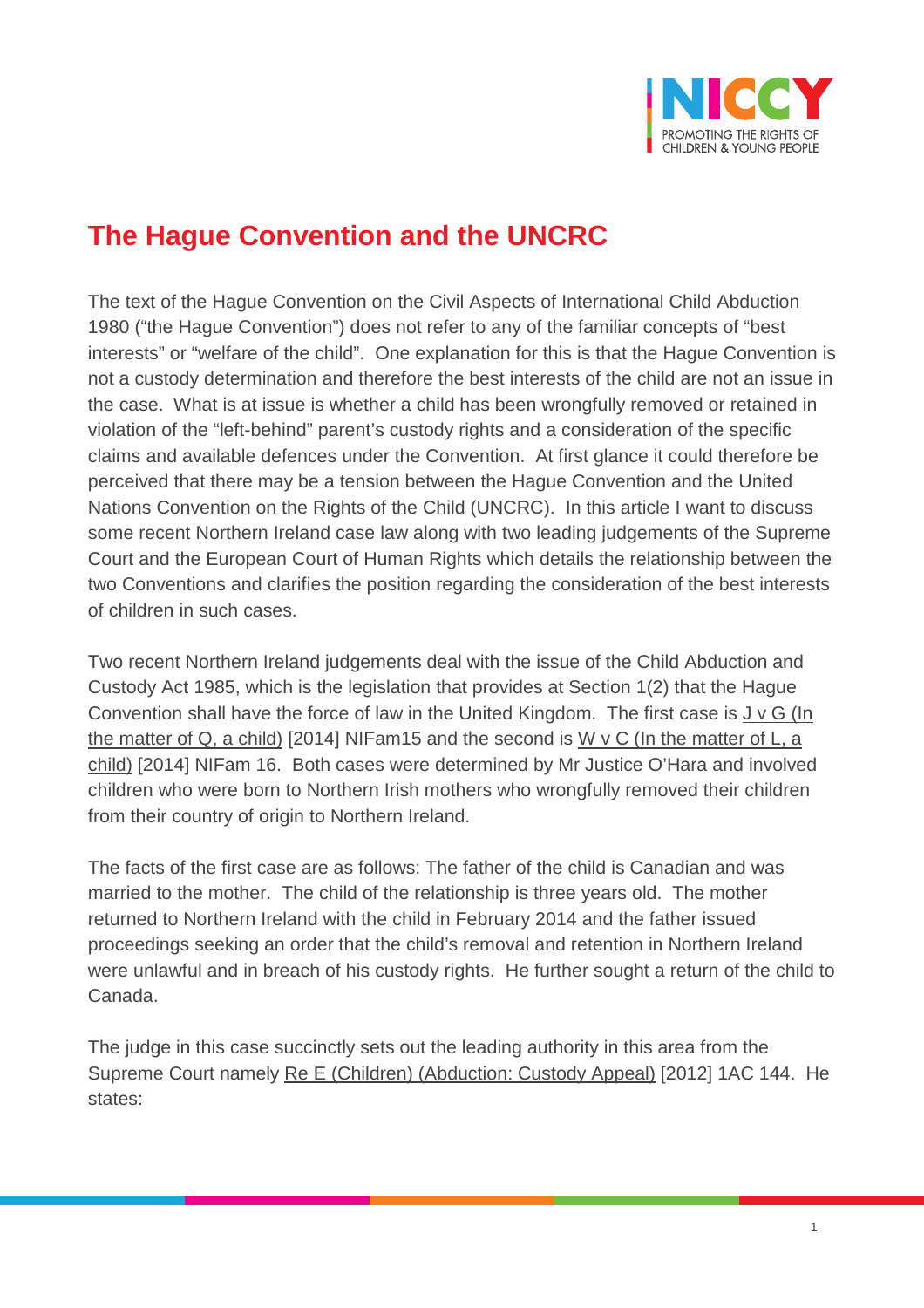

"..Lady Hale and Lord Wilson (in Re E) analysed the way in which the Convention operates and how the nature of cases has changed as society has changed in the last 30 years. One of the central themes is to prevent parents taking the law into their own hands and pre-empting the result of any dispute between them about the future upbringing of their children. Accordingly, if an abduction does take place the aim is to return the children as soon as possible to their home country so any dispute can be determined there. This is on the basis that the "left behind parent" should not be put to the trouble or expense of coming to the State to which the children have been taken in order for factual disputes to be resolved there. The point is also made that if the Convention is applied properly there should be no violation of the Article 8 rights of the child or parents."

The reference to a violation of the Article 8 rights of the parents or child is in recognition of the 2010 judgement of the Grand Chamber of the Strasbourg Court in Neulinger and Shuruk v Switzerland (Application Number 41615/07) which will be discussed later in this article.

In the Northern Ireland case of J v G, the mother sought to mount one of the defences which are available under Article 13 of the Hague Convention namely that the father had consented or acquiesced to the removal or retention of the child or that there is a degree of risk that the child's return would expose him to physical or psychological harm or otherwise place him in an intolerable situation within Article 13(b). Notwithstanding the availability of these defences, the Judge retains a discretion as to whether the child's return should be ordered.

The mother argued that the grave risk and/or intolerable situation related to the fundamental reason for the problems in the marriage namely the father's excessive use and/or addiction to drugs and alcohol. The mother produced police records to verify the incidents between them, where alcohol and drugs were an issue on the part of the father. The Judge concluded that the defence of consent or subsequent acquiescence was not made out but he found that the child was at grave risk of physical or psychological harm or of being placed in an intolerable situation if his return to Canada were ordered. The Judge based this on the fathers extended use of drugs and alcohol and there being no evidence before him that this use of drugs and alcohol had stopped, save for the father's own assertions which the Judge felt were extremely unreliable.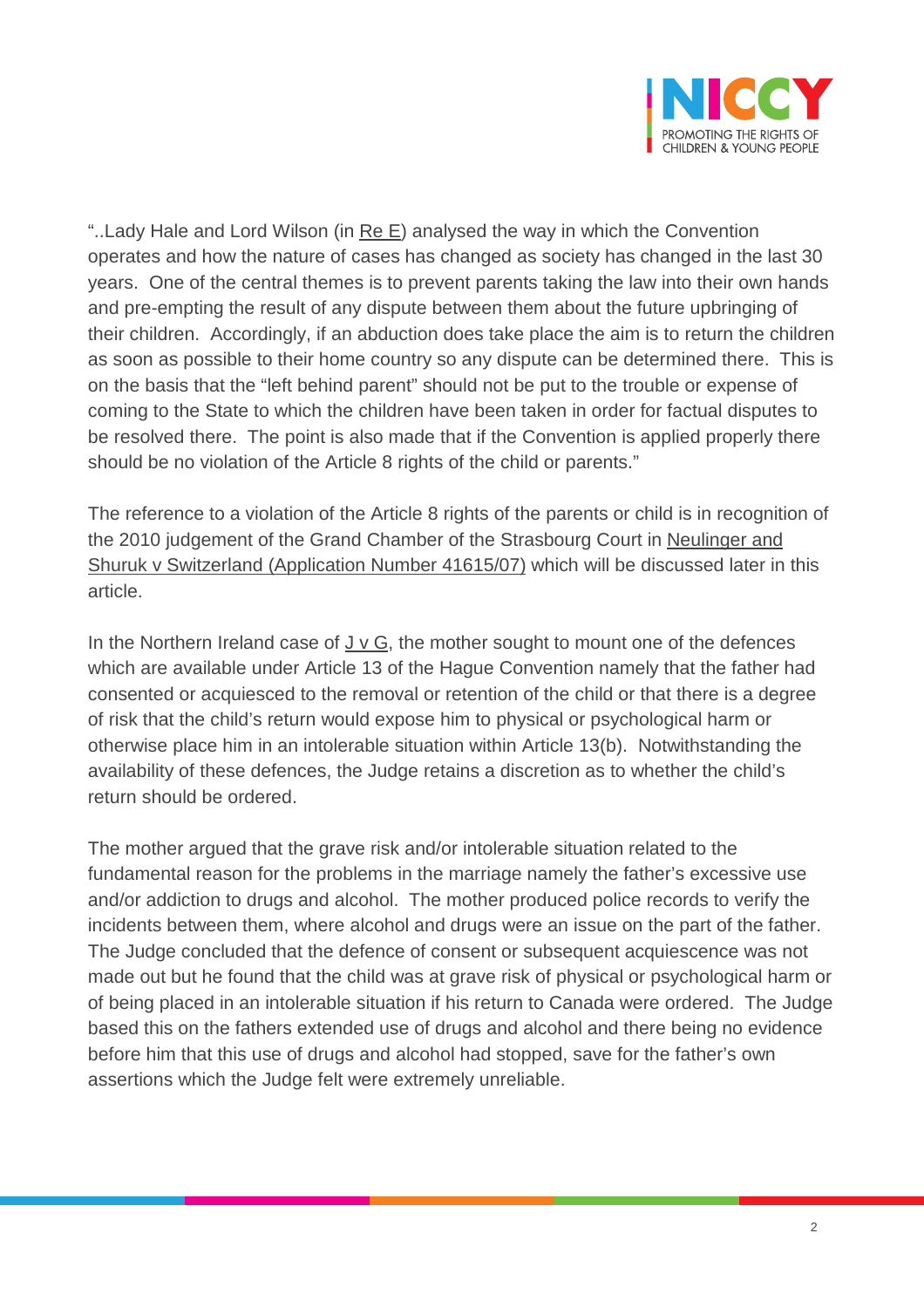

Notwithstanding the father's offer of undertakings as to his future conduct if the child were returned the Judge felt that the father could not be relied upon to keep them due to his addictions. The Judge therefore did not exercise his discretion to return the child to Canada.

While there is certainly a flavour of the UNCRC in this judgement there is no overt consideration of the best interest of the child, as the Hague Convention does not specifically require the Judge to do so.

The second Northern Ireland case of  $W \vee C$  related to a child who is now 2 years old and whose father is Australian. Both the parents and the child returned to Northern Ireland in December 2013 for a holiday but the mother and child did not subsequently return to Australia. The father applied to the Court seeking an order that the child's retention in Northern Ireland was wrongful, in breach of his custody rights and further seeking an order for the child's return.

As with the previous case the mother sought to mount a defence based on Article 13 of the Hague Convention. She was therefore required to show either that the father consented or subsequently acquiesced to the retention of the child in Northern Ireland or that there is a degree of risk that the child's return would expose him to physical or psychological harm or otherwise place him in an intolerable situation.

The mother sought to rely on allegations that the father had handled the child inappropriately and had smacked the child. Further she alleged that the father had pushed her down a set of stairs, while she was in Northern Ireland, causing her to sustain a foot injury and that he had previously tried to punch her when she was pregnant. The father made certain concessions but contended that the level of risk from him did not amount to placing the child at grave risk of physical or psychological harm. The Judge did not find the physical abuse allegations to have been proven and further concluded that the defence of grave risk was not made out by the mother. The Judge therefore directed the return of the child to Australia and acknowledged that it would be up to the Australian Courts to handle any application that the mother would make for relocation, primary residence or contact.

Again, while there was an underlying flavour of the UNCRC and the issue of best interests of the child it was never formally considered, as it was not required to be.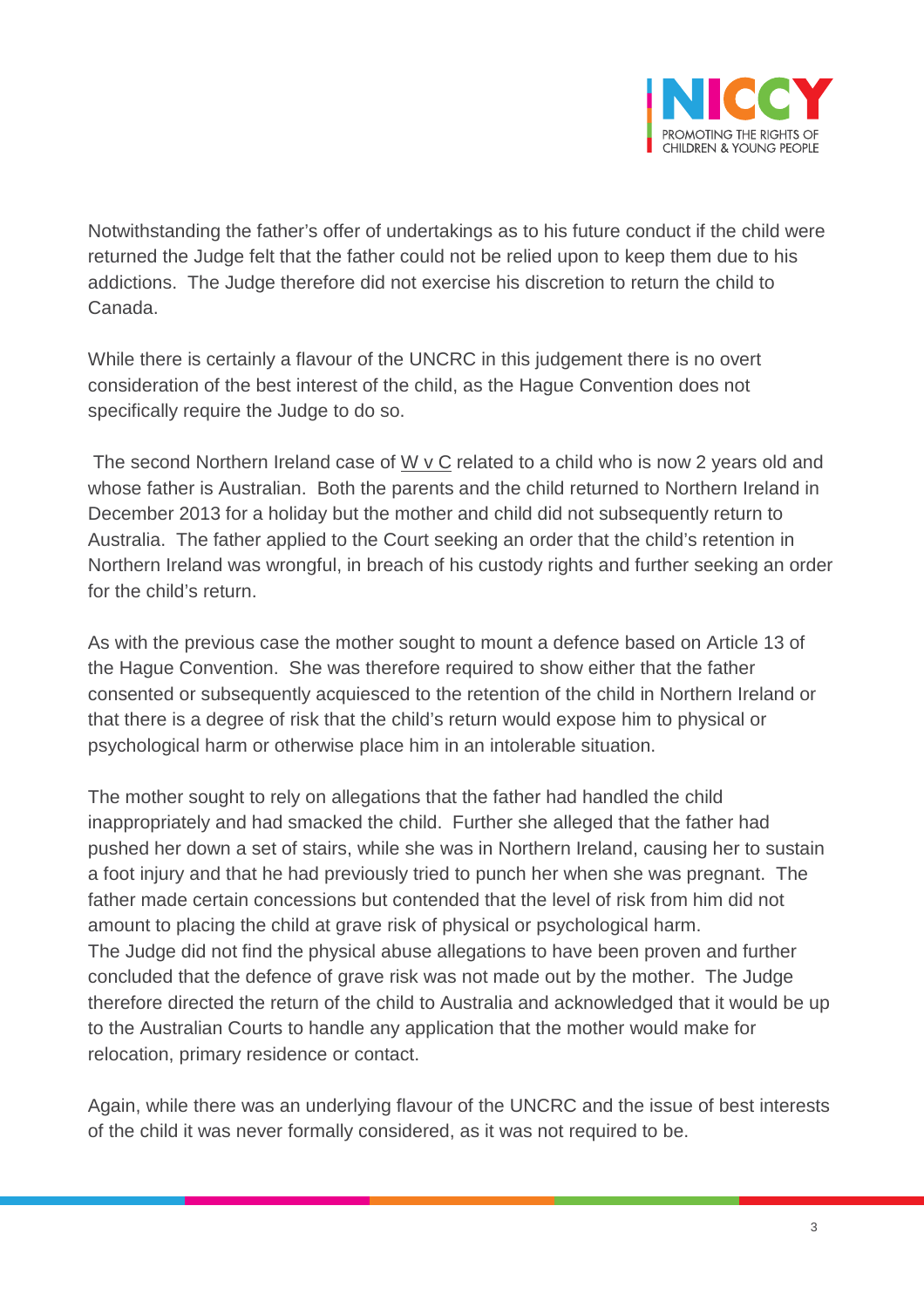

The case of Neulinger (citation above) was greeted with a mixture of excitement and concern by commentators with some believing that the door has been opened to a formal consideration of the best interests of the child in every Hague Convention case. Others, were more cautious in their approach to the judgement fearing that it would have a detrimental impact upon the application of the Hague Convention and that state courts would limit the precedential value of the specific case to its facts and, in particular, to circumstances in which extreme delay in state court proceedings triggered the ECHR's decision.

The Neulinger case involved a mother who was a Swiss national who relocated to Israel and married an Israeli national. They had a son together who had joint Israeli and Swiss nationality. The mother removed the child to Switzerland without the consent or indeed knowledge of the father after her attempts to gain consent from an Israeli Court to the relocation failed. The Swiss domestic Court rejected the mothers claim under Article 13(b) that there was a grave risk that returning the child to Israel would lead to physical or psychological harm or otherwise place him in an intolerable situation. However, when the case came to be considered by the Grand Chamber of the European Court they found that to enforce the order would be an unjustifiable interference with the right to respect for the private and family lives of both the mother and the child, as enshrined in Article 8 of the European Convention on Human Rights. It was thought that this, as set out above, might open the door to the consideration of human rights and the UNCRC in all Hague Convention cases.

In the judgement of Re E (citation above) the Supreme Court expressly looked at the relationship between the UNCRC and the Hague Convention at paragraphs 12-18 of their judgement. The Supreme Court acknowledged that there is no provision expressly requiring the Court hearing a Hague Convention case to make the best interests of the child its primary consideration. They also acknowledge that the fact that the best interests of the child are not made a primary consideration does not mean that they are not at the forefront of such cases. The rightly point out that the preamble of the Hague Convention states that the signatories are "firmly convinced that the interests of children are of paramount importance in matters relating to their custody". The Supreme Court also rightly makes the observation that the Hague Convention does not expressly state that its objective is to serve the best interests of adults. The implied assumption in the provisions of the Hague Convention are that if there is a dispute about any aspect of the future upbringing of the child, the interests of the child should be of paramount importance in